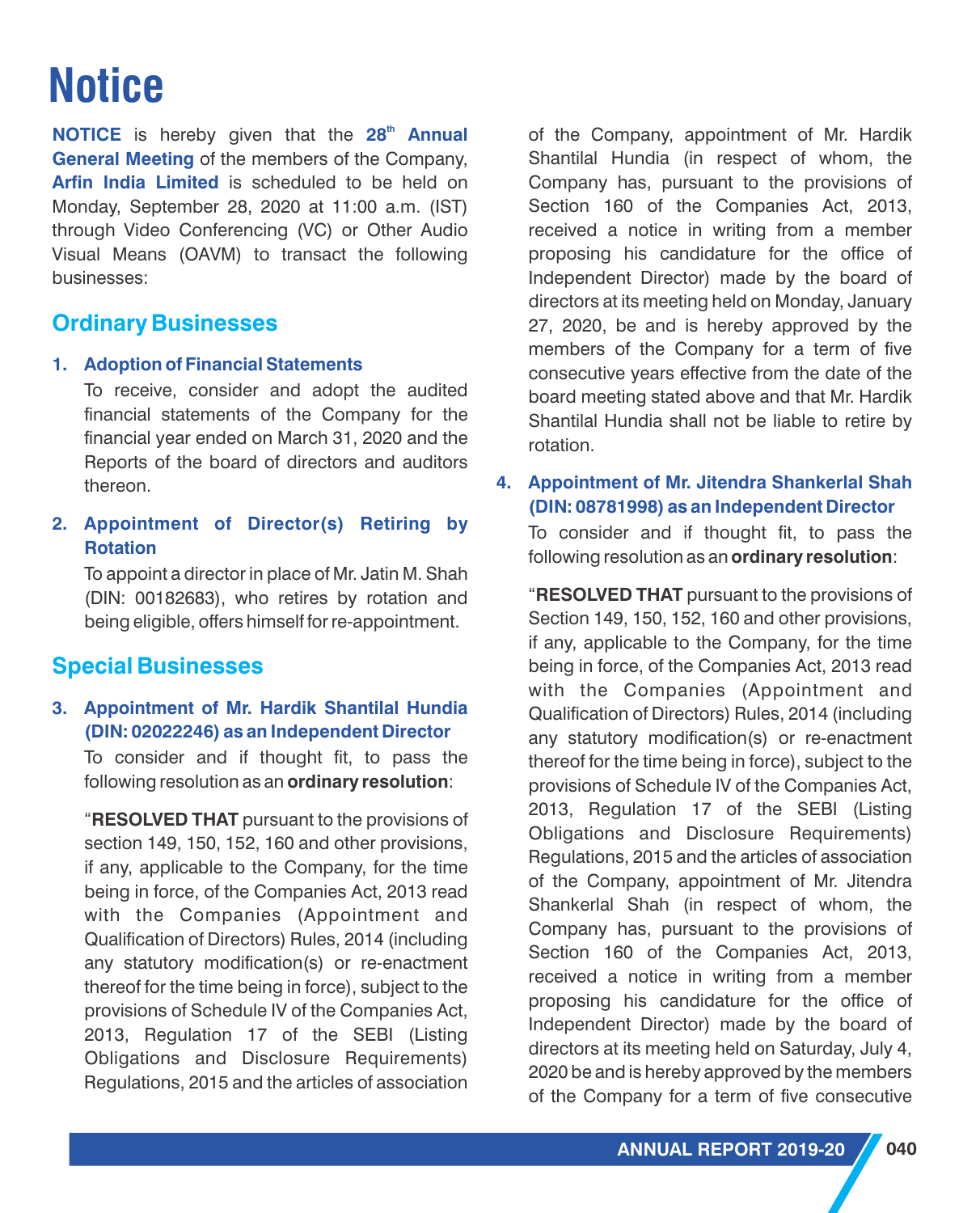# **Notice**

years effective from the date of the board meeting stated above and that Mr. Jitendra Shankerlal Shah shall not be liable to retire by rotation."

### **5. Ratification of Remuneration Payable to Cost Auditors**

To consider and if thought fit, to pass the following resolution as an **ordinary resolution**:

"**RESOLVED THAT** pursuant to the provisions of Section 148 and other applicable provisions, if any, of the Companies Act, 2013 read with the Companies (Audit and Auditors) Rules, 2014 and

**Registered Office**

B-302, 3<sup>rd</sup> Floor, Pelican House, Gujarat Chamber of Commerce Building, Ashram Road, Ahmedabad – 380009, Gujarat, India. CIN: L65990GJ1992PLC017460 Tel. No.: +91 79 26583791, 92 Email: <u>[investors@arfin.co.in](mailto:investors@arfin.co.in)</u> Website: <u>[www.arfin.co.in](http://www.arfin.co.in/pdf/policies/remuneration-of-directors-key-managerial-personnel-and-senior-employees-policy.pdfwww.arfin.co.in)</u>

the Companies (Cost Records and Audit) Rules, 2014 including any amendment, modification or variation thereof, the Company hereby ratifies the remuneration of  $\bar{\tau}$  40,000 (Rupees Forty Thousand Only) plus GST and out of pocket expenses payable to M/s. Ashish Bhavsar & Associates, Cost Accountants (FRN: 000387) who have been appointed by the board of directors as cost auditors of the Company, to conduct audit of cost records maintained by the Company as prescribed under the Companies (Cost Records and Audit) Rules 2014, for the financial year ending on March 31, 2021."

### **For and on Behalf of Board of Directors**

## **Mahendra R. Shah**

(Chairman) (DIN: 00182746)

Place: Ahmedabad Date: July 31, 2020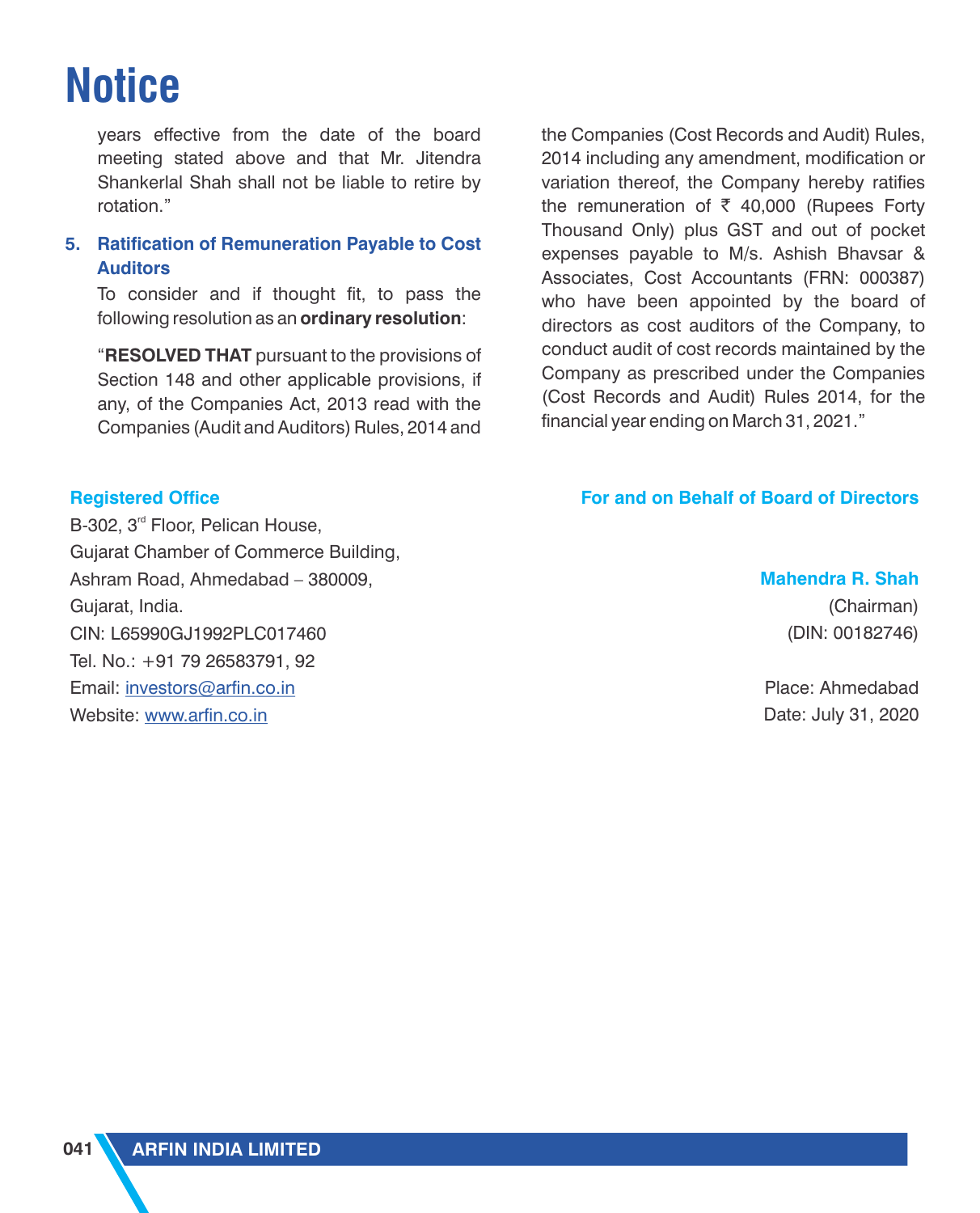- **1.** An Explanatory Statement pursuant to Section 102 of the Companies Act, 2013, ('the Act') relating to the Special Business to be transacted at the Annual General Meeting ('AGM') is annexed hereto.
- **2.** In view of the continuing restrictions on the movement of people at several places in the country, due to outbreak of COVID-19, the Ministry of Corporate Affairs (MCA), vide its General Circular No. 20/2020 dated May 05, 2020 read with General Circular No. 14/2020 dated April 08, 2020 and General Circular No. 17/2020 dated April 13, 2020 and other applicable circulars issued by the Securities and Exchange Board of India (SEBI), has allowed the Companies to conduct the AGM through Video Conferencing (VC) or Other Audio Visual Means (OAVM) during the calendar year 2020. In accordance with the said circulars of MCA, SEBI and applicable provisions of the Act and SEBI (Listing Obligations and Disclosure Requirements) Regulations, 2015 (Listing Regulations), the  $28<sup>th</sup>$  AGM of the Company shall be conducted through VC / OAVM. National Securities Depository Limited ('NSDL') will be providing facility for voting through remote evoting, for participation in the AGM through VC / OAVM facility and e-voting during the AGM. The procedure for participating in the meeting through VC / OAVM is explained at Note No. 9 below and is also available on the website of the Companyat www.arfin.co.in.
- . As the AGM shall be conducted through VC / **3** OAVM, the facility for appointment of Proxy by the Members is not available for this AGM and hence, the Proxy Form and Attendance Slip including Route Map are not annexed to this Notice.
- . Institutional / Corporate Members are requested **4** to send a scanned copy (PDF / JPEG format) of

the Board Resolution authorizing its representatives to attend and vote at the AGM, pursuant to Section 113 of the Act, on email id of the Scrutinizer **kshahcs@yahoo.co.in** and the email id of Company at <u>cs@arfin[.](mailto:cs@arfin.co.in)co.in</u>.

. The register of members and share transfer **5** books of the Company will be closed from Tuesday, September 22, 2020 to Monday, September 28, 2020 (both days inclusive) for the purpose of Annual General Meeting.

### **ELECTRONIC DISPATCH OF ANNUAL REPORT AND PROCESS FOR REGISTRATION OF EMAIL ID FOR OBTAINING COPY OF ANNUAL REPORT:**

- . In accordance with, the General Circular No. **6** 20/2020 dated May 05, 2020 issued by MCA and Circular No. SEBI/HO/CFD/CMD1/CIR/P/2020/79 dated May 12, 2020 issued by SEBI, owing to the difficulties involved in dispatching of physical copies of the financial statements (including report of board of directors, auditor's report or other documents required to be attached therewith), such statements including the Notice of AGM are being sent in electronic mode to members whose e-mail address is registered with the Company or the Depository Participant(s).
- . Members holding shares in physical mode and **7** who have not updated their email addresses with the Company are requested to update their email addresses by writing to the RTA of the Company onthe email id mcsstaahmd@gmail.com along with the copy of the signed request letter mentioning the name and address of the member, self-attested copy of the PAN Card, and self-attested copy of any document (e.g.: Driving License, Election Identity Card, Passport) in support of the address of the member. Members holding shares in dematerialized mode are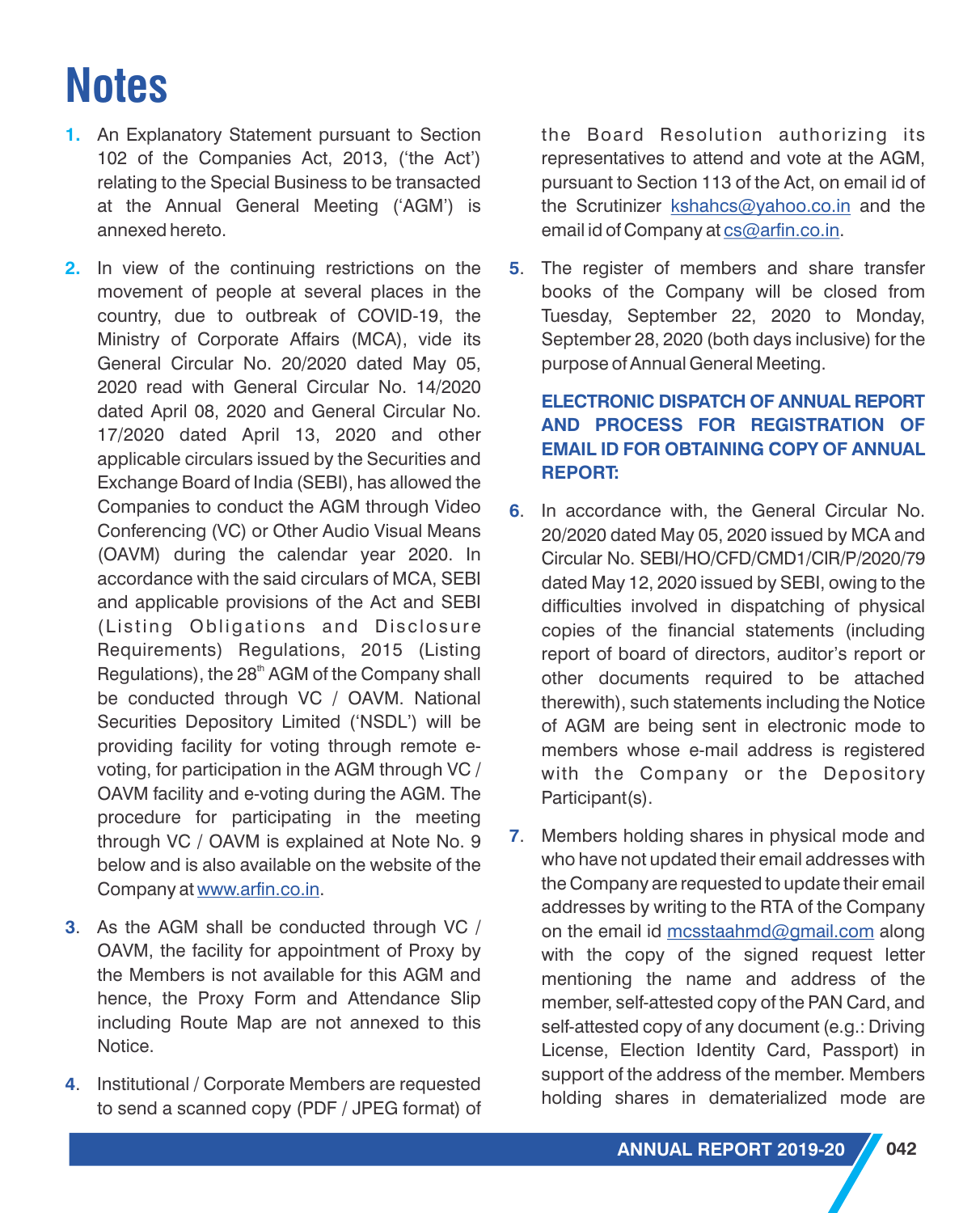requested to register / update their email addresses with the relevant Depository Participants. In case of any queries / difficulties in registering the e-mail address, members may write to RTA of the Company on the email id <u>[mcsstaahmd@gmail.com](mailto:mcsstaahmd@gmail.com)</u>.

. The Notice of AGM along with Annual Report for **8** the financial year 2019-20, is available on the website of the Company at <u>www.arfin.co.in</u>[,](http://www.arfin.co.in/pdf/policies/remuneration-of-directors-key-managerial-personnel-and-senior-employees-policy.pdfwww.arfin.co.in) on the website of BSE Limited at <u>[www.bseindia.com](http://www.arfin.co.in/pdf/policies/remuneration-of-directors-key-managerial-personnel-and-senior-employees-policy.pdfwww.bseindia.com)</u> and the AGM Notice is also available on the website of NSDL (agency for providing the Remote e-Voting facility) i.e. <u>[www.evoting.nsdl.com](http://www.arfin.co.in/pdf/policies/remuneration-of-directors-key-managerial-personnel-and-senior-employees-policy.pdfwww.evoting.nsdl.com)</u>.

### **PROCEDURE FOR JOINING THE AGM THROUGH VC / OAVM**

- . Members will be provided a facility to attend the **9** AGM through VC / OAVM through the NSDL e-Voting system. Members may access the same at <u>[https://www.evoting.nsdl.com](http://www.arfin.co.in/pdf/policies/remuneration-of-directors-key-managerial-personnel-and-senior-employees-policy.pdfwww.evoting.nsdl.com)</u> under shareholders / members login by using the remote e-voting credentials. The link for VC / OAVM will be available in shareholders / members login where the EVEN of Company will be displayed. Please note that the members who do not have the User ID and Password for e-Voting or have forgotten the User ID and Password may retrieve the same by following the remote e-Voting instructions mentioned in the notice to avoid last minute rush. Further members can also use the OTP based login for logging into the e-Voting system of NSDL.
- . The members can join the AGM in the VC / OAVM **10** mode 15 minutes before and 5 minutes after the scheduled time of the meeting by following the procedure mentioned in the Notice. The facility of participation at the AGM through VC / OAVM will be made available for 1,000 members on first come first served basis. This will not include large shareholders (shareholders holding 2% or

more shareholding), Promoters, Institutional Investors, Directors, Key Managerial Personnel, the Chairpersons of the Audit Committee, Nomination and Remuneration Committee and Stakeholders Relationship Committee, Auditors etc. who are allowed to attend the AGM without restriction on account of first come first served basis.

- **11.** Members who need assistance before or during the AGM can contact NSDL on [evoting@nsdl.co.in](mailto:evoting@nsdl.co.in) / 1800-222-990 or contact Mr. Amit Vishal, Senior Manager – NSDL at <u>[amitv@nsdl.co.in](mailto:amitv@nsdl.co.in)</u> / 022-24994360 / +91 9920264780 or Mr. Sagar Ghosalkar, Assistant Manager-NSDL at sagar.ghosalkar@nsdl.co.in / 022-24994553 / +91 9326781467.
- **12.** Members are encouraged to join the meeting through laptops for better experience.
- **13**. Further members will be required to allow camera and use internet with a good speed to avoid any disturbance during the meeting.
- **14.** Please note that participants connecting from mobile devices or tablets or through laptop connecting via mobile hotspot may experience audio / video loss due to fluctuation in their respective network. It is, therefore, recommended to use stable Wi-Fi or LAN connection to mitigate any kind of aforesaid glitches.
- **15.** The attendance of the members attending the AGM through VC / OAVM will be counted for the purpose of reckoning the quorum under Section 103 of the Companies Act, 2013.
- **16.** Pursuant to the provisions of Section 108 of the Companies Act, 2013 read with Rule 20 of the Companies (Management and Administration) Rules, 2014 (as amended) and Regulation 44 of the SEBI (Listing Obligations & Disclosure Requirements) Regulations 2015 (as amended),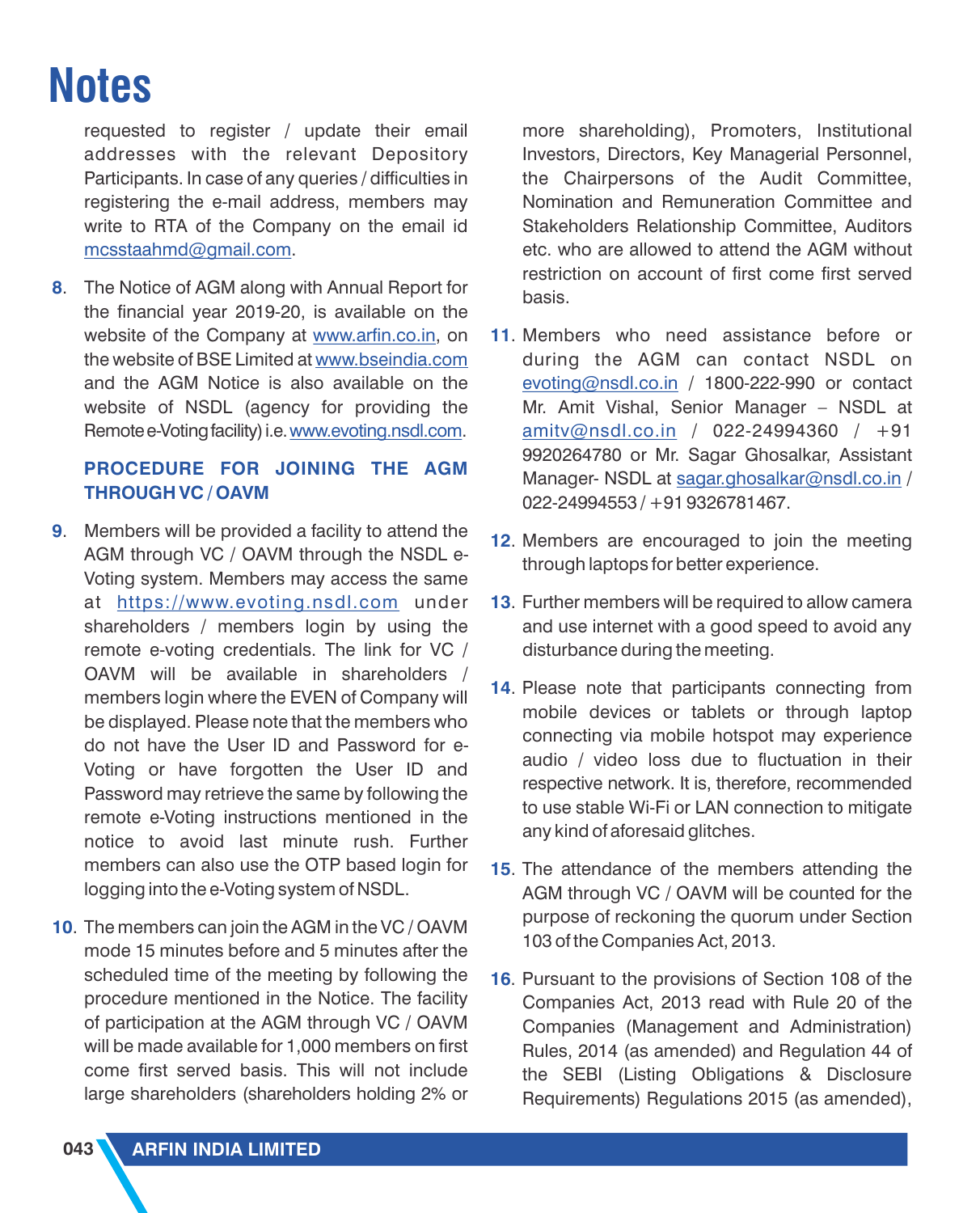and the Circulars issued by the Ministry of Corporate Affairs dated April 08, 2020, April 13, 2020 and May 05, 2020, the Company is providing facility of remote e-Voting to its members in respect of the business to be transacted at the AGM. For this purpose, the Company has entered into an agreement with National Securities Depository Limited (NSDL) for facilitating voting through electronic means, as the authorized agency. The facility of casting votes by a member using remote e-Voting system as well as venue voting on the date of the AGM will be provided by NSDL.

. AGM has been convened through VC / OAVM in **17** compliance with applicable provisions of the Companies Act, 2013 read with MCA Circulars Nos. 14/2020 dated April 08, 2020, 17/2020 dated April 13, 2020 and 20/2020 dated May 05, 2020.

#### **PROCEDURE TO RAISE QUESTIONS / SEEK CLARIFICATIONS WITH RESPECT TO ANNUAL REPORT:**

- **18.** As the AGM is being conducted through VC / OAVM, for the smooth conduct of proceedings of the AGM, members are encouraged to express their views / send their queries in advance mentioning their name demat account number / folio number, email id, mobile number at <u>[investors@arfin.co.in](mailto:investors@arfin.co.in)</u>. Questions / queries received by the Company till 5.00 p.m. IST on September 23, 2020 shall only be considered and responded during the AGM.
- **19.** Members who would like to express their views or ask questions during the AGM may use chat facility to raise questions to moderator. The moderator then will ask one by one question during the meeting. Shareholders who would like to express their views / ask questions during the meeting may register themselves as a

speaker shareholder and may send their request mentioning their name, demat account number / folio number, email id, mobile number at [investor@arfin.co.in](mailto:investors@arfin.co.in). Those shareholders who have registered themselves as a speaker shareholder will only be allowed to express their views / ask questions during the meeting.

**20**. The Company reserves the right to restrict the number of questions and number of speakers, as appropriate for smooth conduct of the AGM.

#### . **21 THE INSTRUCTIONS FOR MEMBERS FOR REMOTE E-VOTING ARE AS UNDER:-**

The remote e-Voting period begins on Friday, September 25, 2020 at 9:00 AM (IST) and ends on Sunday, September 27, 2020 at 5:00 PM (IST). The remote e-Voting module shall be disabled by NSDL for voting thereafter.

During this period, members holding shares either in physical form or in dematerialized form, as on **Monday, September 21, 2020** i.e. cut-off date, may cast their vote electronically. Those members, who will be present in the AGM through VC / OAVM facility and have not cast their vote on the resolutions through remote e-Voting and are otherwise not barred from doing so, shall be eligible to vote through e-voting system during the AGM. Any recipient of the notice, who has no voting rights as on cut-off date, shall treat this notice as information only.

### **How do I vote electronically using NSDL e-Voting system?**

*The way to vote electronically on NSDL e-Voting system consists of "Two Steps" which are mentioned below*:

#### **Step 1 : Login to NSDL e-Voting system at [https://www.evoting.nsdl.com/](http://www.arfin.co.in/pdf/policies/remuneration-of-directors-key-managerial-personnel-and-senior-employees-policy.pdfwww.evoting.nsdl.com)**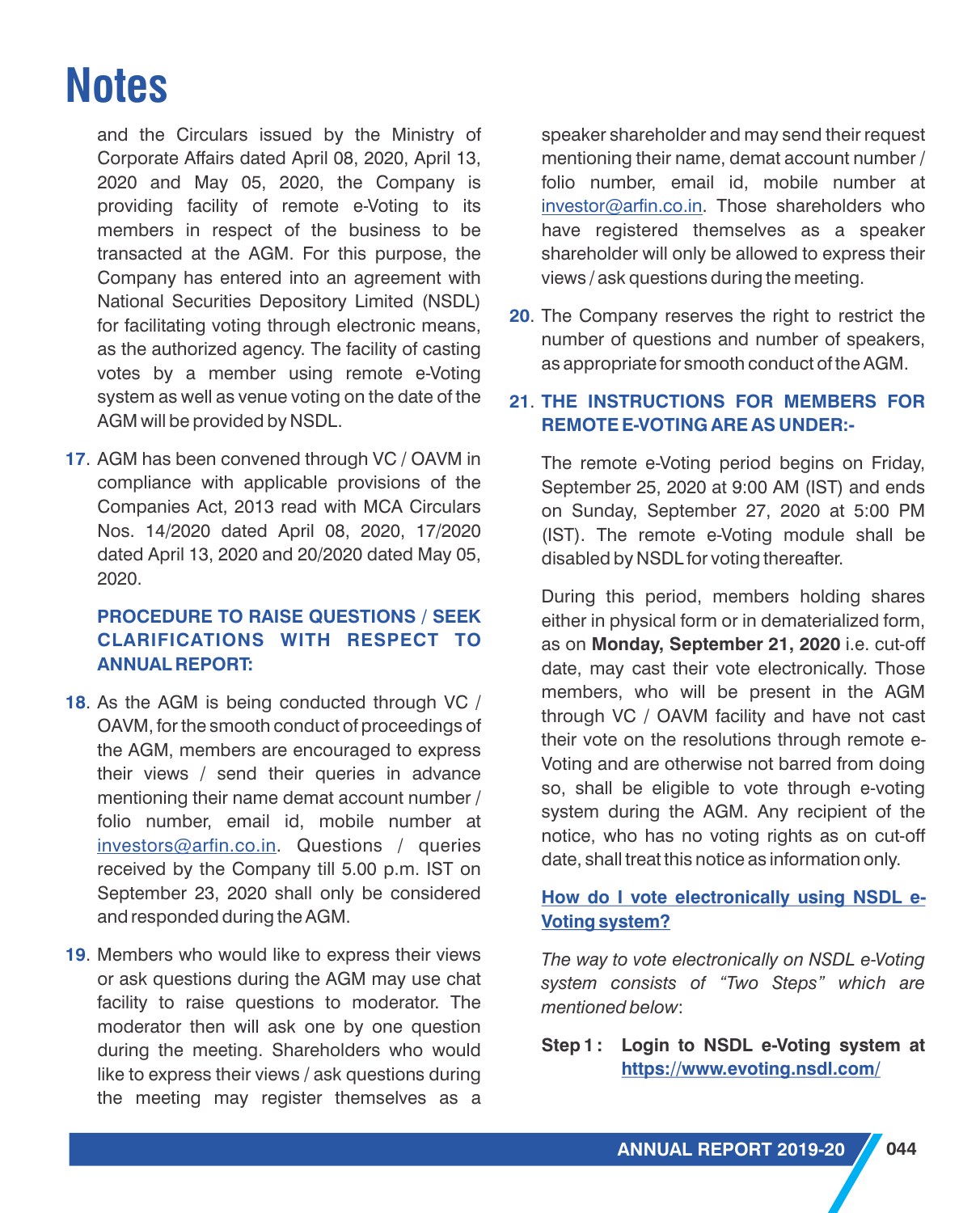**Step 2 : Cast your vote electronically on NSDL e-Voting system.**

#### **DETAILS ON STEP-1 IS MENTIONED BELOW:-**

#### **How to Login to NSDL e-Voting website?**

- 1. Visit the e-Voting website of NSDL. Open web browser by typing the following URL: <u>[https://www.evoting.nsdl.com/](http://www.arfin.co.in/pdf/policies/remuneration-of-directors-key-managerial-personnel-and-senior-employees-policy.pdfwww.evoting.nsdl.com)</u> either on a personal computer or on a mobile.
- 2. Once the home page of e-Voting system is launched, click on the icon "Login" which is
- 4. Your User ID details are given below :

available under 'shareholders' section.

3. A new screen will open. You will have to enter your user ID, your password and a verification code as shown on the screen.

Alternatively, if you are registered for NSDL eservices i.e. IDEAS, you can login at <u><https://eservices.nsdl.com/></u> with your existing IDEAS login. Once you login to NSDL eservices after using your login credentials, click on e-Voting and you can proceed to step 2 i.e. cast your vote electronically.

| Manner of Holding Shares i.e. Demat<br>(NSDL or CDSL) or Physical | <b>Your User ID is:</b>                                                                                                                                       |  |
|-------------------------------------------------------------------|---------------------------------------------------------------------------------------------------------------------------------------------------------------|--|
| a) For members who hold shares in demat<br>account with NSDL.     | 8 Character DP ID followed by 8 Digit Client ID<br>For example if your DP ID is IN300*** and Client ID<br>is 12****** then your user ID is IN300*** 12******. |  |
| b) For members who hold shares in demat<br>account with CDSL.     | 16 Digit Beneficiary ID<br>For example if your Beneficiary ID is<br>12************** then your user ID<br>is:<br>$12******************$                       |  |
| c) For members holding shares in physical<br>form.                | EVEN Number followed by folio number registered<br>with the Company                                                                                           |  |
|                                                                   | For example if folio number is 001*** and EVEN of<br>Company is 113734 then user ID is 113734001***.                                                          |  |

- 5. Your password details are given below:
	- a) If you are already registered for e-Voting. then you can use your existing password to login and cast your vote.
	- b) If you are using NSDL e-Voting system for the first time, you will need to retrieve the 'initial password' which was communicated to you. Once you retrieve your 'initial password', you need to enter the 'initial

password' and the system will force you to change your password.

- c) How to retrieve your 'initial password'?
	- ( i) If your email ID is registered in your demat account or with the Company, your 'initial password' is communicated to you on your email ID. Trace the email sent to you from NSDL from your mailbox. Open the email and open the attachment i.e. a .pdf file. The password to open the .pdf file is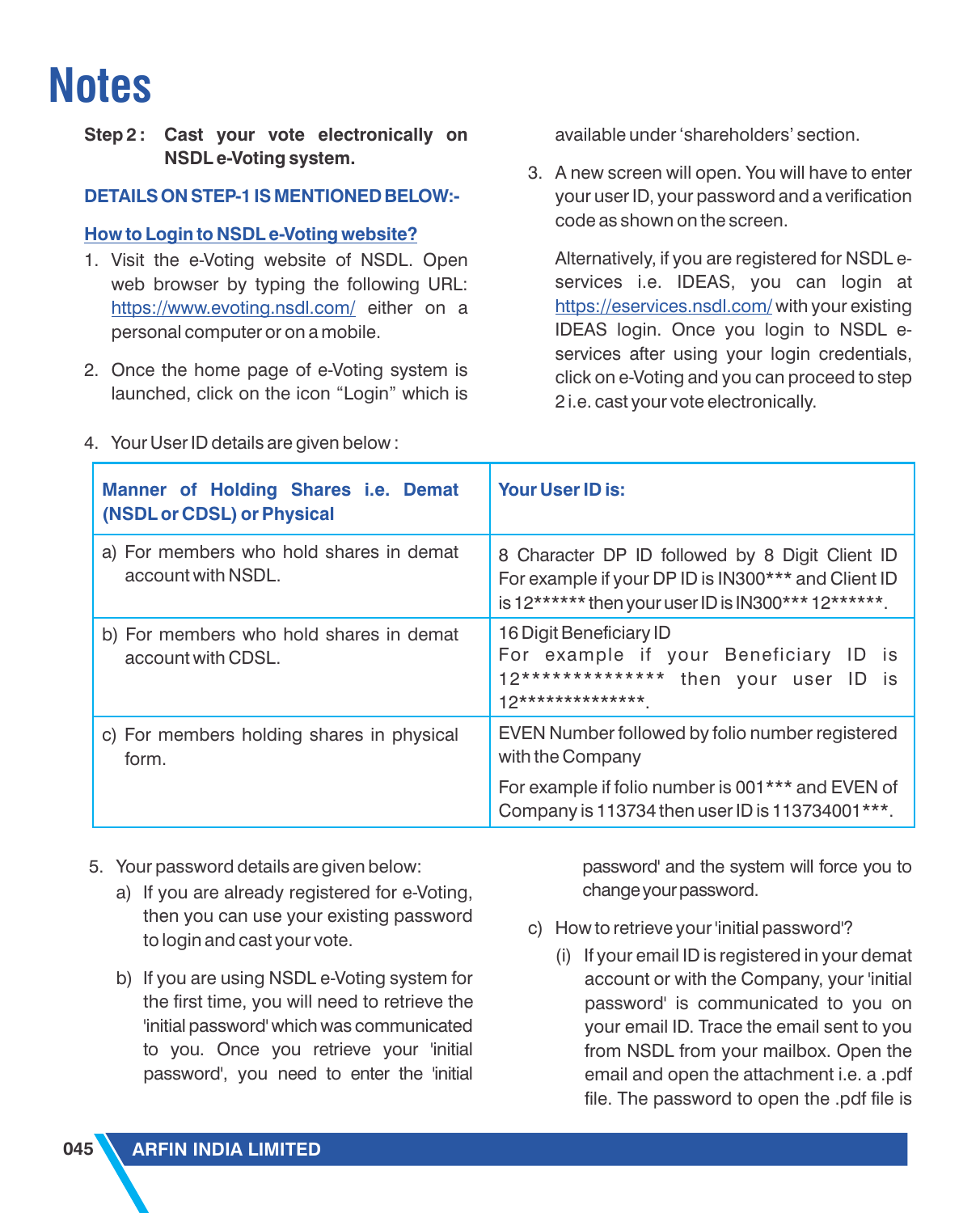your 8 digit client ID for NSDL account, last 8 digits of client ID for CDSL account or folio number for shares held in physical form. The .pdf file contains your 'User ID' and your 'initial password'.

- (ii) If your email ID is not registered, your 'initial password' is communicated to you on your postal address.
- 6. If you are unable to retrieve or have not received the "Initial password" or have forgotten your password:
	- a) Click on "Forgot User Details / Password?" (If you are holding shares in your demat account with NSDL or CDSL) option available on <u>[www.evoting.nsdl.com](http://www.arfin.co.in/pdf/policies/remuneration-of-directors-key-managerial-personnel-and-senior-employees-policy.pdfwww.evoting.nsdl.com)</u>.
	- b) "Physical User Reset Password?" (If you are holding shares in physical mode) option available on <u>[www.evoting.nsdl.com](http://www.arfin.co.in/pdf/policies/remuneration-of-directors-key-managerial-personnel-and-senior-employees-policy.pdfwww.evoting.nsdl.com)</u>.
	- c) If you are still unable to get the password by aforesaid two options, you can send a request at <u>[evoting@nsdl.co.in](mailto:evoting@nsdl.co.in)</u> mentioning your demat account number/ folio number, your PAN, your name and your registered address.
- 7. After entering your password, tick on Agree to "Terms and Conditions" by selecting on the check box.
- 8. Now, you will have to click on "Login" button.
- 9. After you click on the "Login" button, home page of e-Voting will open.

## **A DETAIL ON STEP-2 IS GIVEN BELOW:-**

### **How to cast your vote electronically on NSDL e-Voting system?**

1. After successful login at Step-1, you will be able to see the home page of e-Voting. Click on e-Voting. Then, click on Active Voting Cycles.

- 2. After click on Active Voting Cycles, you will be able to see all the companies "EVEN" in which you are holding shares and whose voting cycle is in active status.
- 3. Select "EVEN" of Arfin India Limited, which is 113734.
- 4. Now you are ready for e-Voting as the voting page opens.
- 5. Cast your vote by selecting appropriate options i.e. assent or dissent, verify / modify the number of shares for which you wish to cast your vote and click on "Submit" and also "Confirm" when prompted.
- 6. Upon confirmation, the message "vote cast successfully" will be displayed.
- 7. You can also take the printout of the votes cast by you by clicking on the print option on the confirmation page.
- 8. Once you confirm your vote on the resolution, you will not be allowed to modify your vote.

### **GENERALGUIDELINESFORSHAREHOLDERS**

Institutional shareholders (i.e. other than individuals, HUF, NRI etc.) are required to send scanned copy (PDF / JPG Format) of the relevant Board Resolution / Authority Letter etc. with attested specimen signature of the duly authorized signatory(ies) who are authorized to vote, to the Scrutinizer by e-mail to [kshahcs@yahoo.co.in](mailto:kshahcs@yahoo.co.in) with a copy marked to [evoting@nsdl.co.in](mailto:evoting@nsdl.co.in).

It is strongly recommended not to share your password with any other person and take utmost care to keep your password confidential. Login to the e-Voting website will be disabled upon five unsuccessful attempts to key in the correct password. In such an event, you will need to go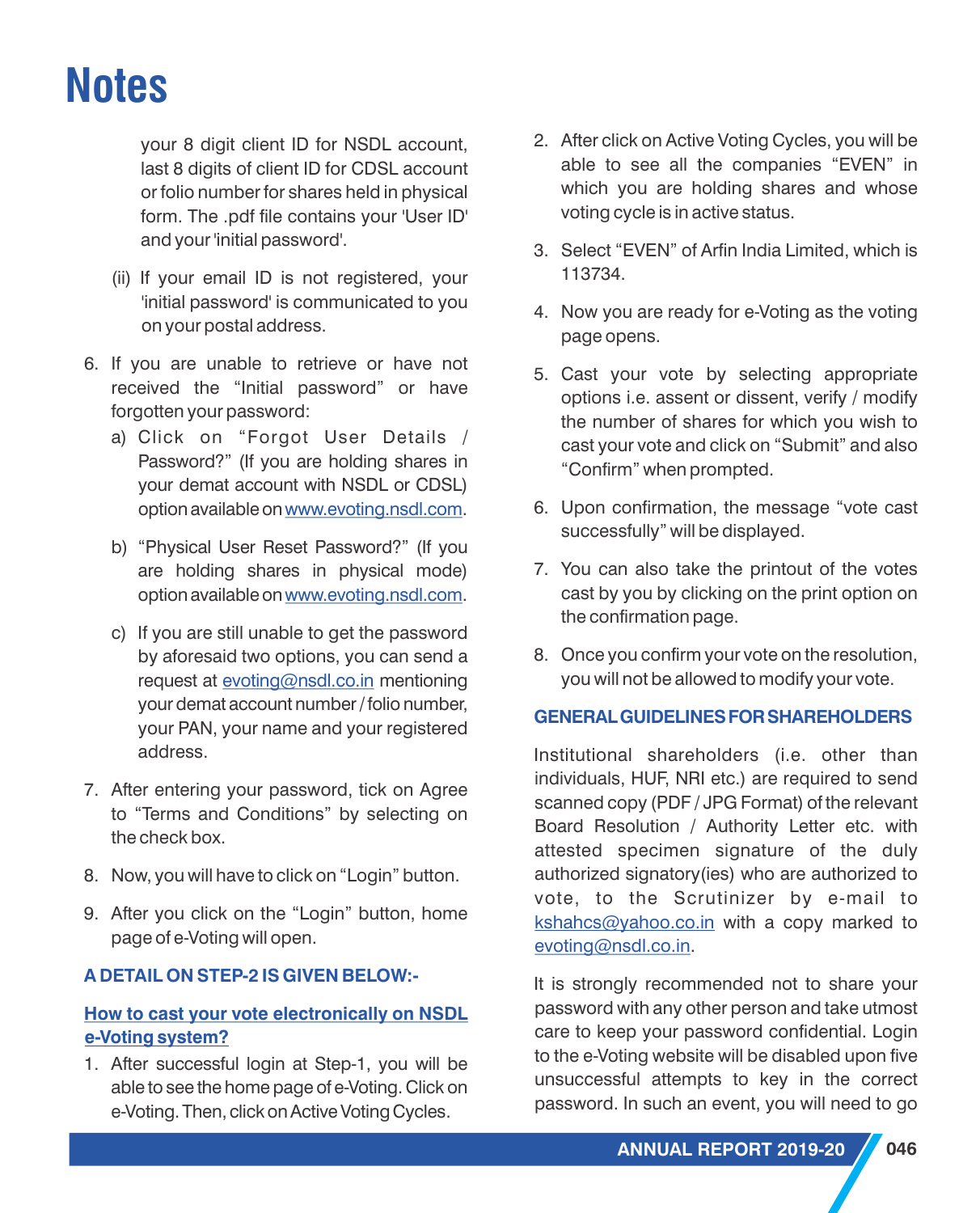through the "Forgot User Details / Password?" or "Physical User Reset Password?" option available on <u>www.evoting.nsdl.com</u> to reset the password.

In case of any queries, you may refer the Frequently Asked Questions (FAQs) for shareholders and e-Voting user manual for shareholders available at the download section of <u>[www.evoting.nsdl.com](http://www.arfin.co.in/pdf/policies/remuneration-of-directors-key-managerial-personnel-and-senior-employees-policy.pdfwww.evoting.nsdl.com)</u> or call on toll free no.: 1800-222-990 or send a request at <u>[evoting@nsdl.co.in](mailto:evoting@nsdl.co.in)</u>.

In case of any grievances connected with facility for e-Voting, please contact Ms. Pallavi Mhatre, Manager, NSDL,  $4<sup>th</sup>$  Floor, 'A' Wing, Trade World, Kamala Mills Compound, Senapati Bapat Marg, Lower Parel, Mumbai – 400013. Email: <u>evoting@nsdl.co.in</u> / pallavid@nsdl.co.in, Tel: +91-22-2499 4545 / 1800-222-990

- **22.Process for those shareholders whose email ids are not registered with the depositories for procuring user id and password and registration of email ids for e-voting for the resolutions set out in this notice:**
- (i) In case shares are held in physical mode please provide folio no., name of shareholder, scanned copy of the share certificate (front and back), PAN (self-attested scanned copy of PAN Card), and AADHAR (self-attested scanned copy of Aadhar Card), and communication details by email to <u>[investors@arfin.co.in](mailto:investors@arfin.co.in)</u>. Members may write to RTA of the Company on the email id . [mcsstaahmd@gmail.com](mailto:mcsstaahmd@gmail.com)
- (ii) In case shares are held in demat mode, please provide DPID-CLID (16 digit DPID + CLID or 16 digit beneficiary ID), name, client master or copy of consolidated account

statement, PAN (self-attested scanned copy of PAN Card), AADHAR (self-attested scanned copy of Aadhar Card) to <u>[investors@arfin.co.in](mailto:investors@arfin.co.in)</u>.

## **23.THE INSTRUCTIONS FOR MEMBERS FOR E-VOTING ON THE DAY OF THE AGM ARE AS UNDER:-**

- (i) The procedure for e-Voting on the day of the AGM is same as the instructions mentioned above for remote e-Voting.
- (ii) Only those members / shareholders, who will be present in the AGM through VC / OAVM facility and have not casted their vote on the resolutions through remote e-Voting and are otherwise not barred from doing so, shall be eligible to vote through e-Voting system in the AGM.
- (iii) Members who have voted through remote e-Voting will be eligible to attend the AGM. However, they will not be eligible to vote at the AGM.
- (iv)The details of the person who may be contacted for any grievances connected with the facility for e-Voting on the day of the AGM shall be the same person mentioned for remote e-Voting.

## **GENERAL INFORMATION**

24.Members are requested to note that pursuant to the provisions of Section 124 of the Companies Act, 2013, the amount of dividend unclaimed or unpaid for a period of 7 years from the date of transfer to Unpaid Dividend Account, shall be transferred to the Investor Education & Protection Fund (IEPF) set up by Government of India and no claim shall lie against the Company after the transfer of Unpaid or Unclaimed Dividend amount to the Government.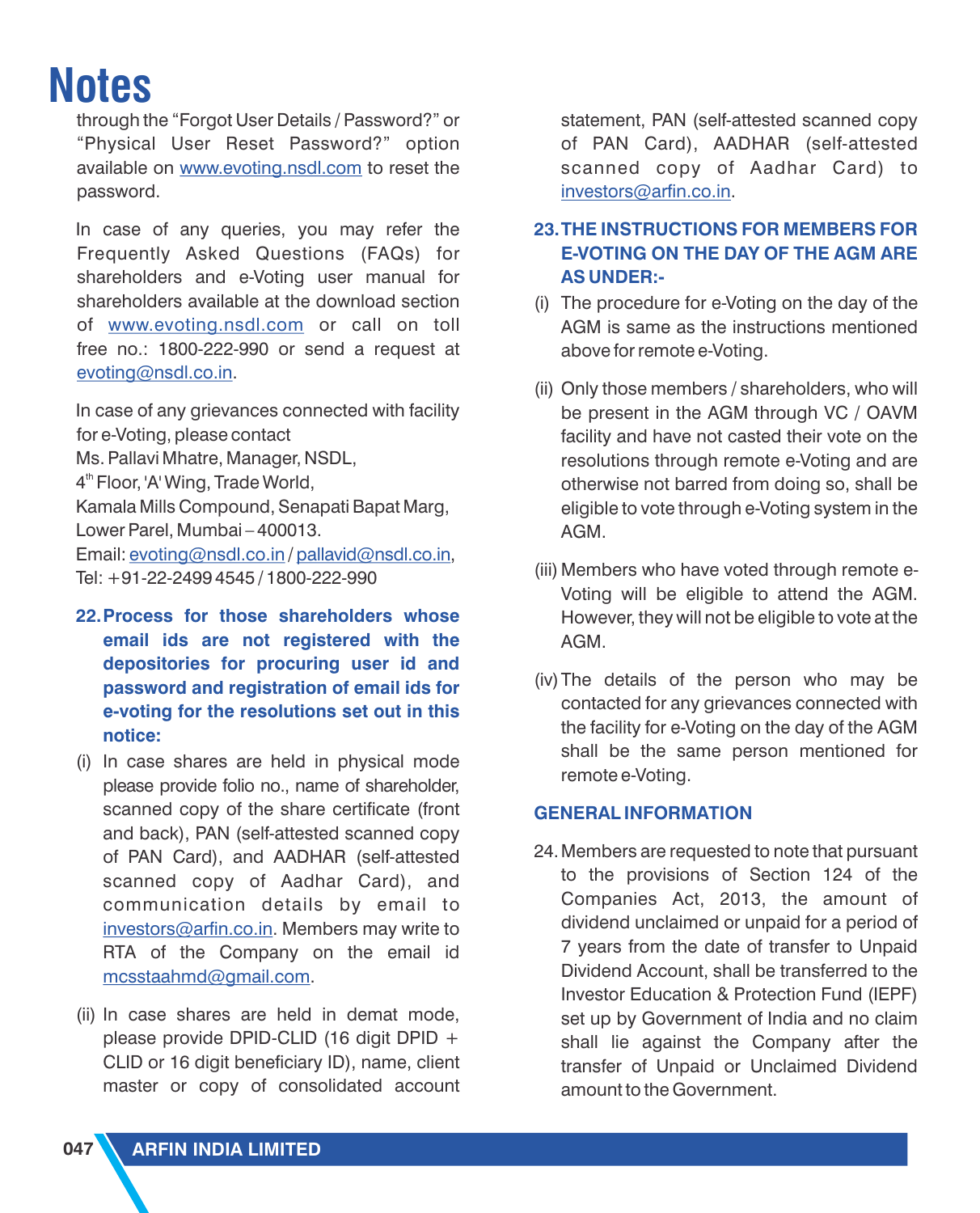The following are the details of dividend paid by the Company and their respective due dates of transfer to such fund of the Central Government, which remains unpaid:

| Sr.<br>No.     | <b>Financial</b><br>Year | <b>Type of</b><br><b>Dividend</b> | Unclaimed /<br>Unpaid Dividend (₹) | <b>Corresponding</b><br><b>Equity Shares</b> | <b>Due Date of</b><br><b>Transfer</b> |
|----------------|--------------------------|-----------------------------------|------------------------------------|----------------------------------------------|---------------------------------------|
|                | 2014-15                  | <b>Final Dividend</b>             | 85,750                             | 85,750                                       | 03/11/2022                            |
| $\overline{2}$ | 2015-16                  | <b>Final Dividend</b>             | 1,86,912                           | 1,24,608                                     | 17/10/2023                            |
| 3              | 2016-17                  | <b>Final Dividend</b>             | 1,28,360                           | 64,180                                       | 17/10/2024                            |
| $\overline{4}$ | 2017-18                  | <b>Final Dividend</b>             | 2,29,330                           | 1,14,665                                     | 31/10/2025                            |

The members are also requested to note that all shares on which dividend remains unclaimed for seven consecutive years or more shall be transferred to the IEPF account in compliance with Section 124 of the Companies Act, 2013 and the applicable Rules. In view of this, members are requested to claim their dividends from the Company, within the stipulated time line. The members, whose unclaimed dividends / shares have been transferred to IEPF, may claim the same by making an application to the IEPF Authority after complying with the procedure prescribed under the IEPF Rules.

- 25.Details as per Regulation 36(3) of the SEBI (Listing Obligation and Disclosure Requirements) Regulations, 2015 in respect of the Directors seeking re-appointment at the AGM, forms integral part of the Notice. Other details as required under Secretarial Standard – 2 are included in the Corporate Governance Report, which forms part of the Annual Report. The Directors have furnished the requisite consents / declarations for their re-appointment.
- 26.The members, who still hold share certificates in physical form, are advised to dematerialize their shareholding to avail the benefits of dematerialization, which includes easy liquidity since the trading is permitted in dematerialized form only, electronic transfer, savings in stamp duty and elimination of possibility of loss of documents and bad deliveries.
- 27.As per the provisions of Section 72 of the Act, the facility for making nomination is available for the members in respect of the shares held by them. Members who have not yet registered their nomination are requested to

register the same by submitting Form No. SH-13. Members are requested to submit these details to their DP in case the shares are held by them in electronic form, and to the RTA, MCS Share Transfer Agent Limited at  $\frac{\text{mcsstaahmd@gmail.com}}{\text{mcsstaahmd@gmail.com}}$  $\frac{\text{mcsstaahmd@gmail.com}}{\text{mcsstaahmd@gmail.com}}$  $\frac{\text{mcsstaahmd@gmail.com}}{\text{mcsstaahmd@gmail.com}}$  in case the shares are held in physical form.

- 28.The Company has appointed Mr. Kamlesh M. Shah, proprietor of M/s. Kamlesh M. Shah & Co., Practicing Company Secretary, Ahmedabad (ICSI membership number: ACS 8356, certificate of practice number: 2072), who in the opinion of the board is a duly qualified person as a scrutinizer to scrutinize the voting processes in a fair and transparent manner.
- 29.The scrutinizer shall, immediately after the conclusion of voting at the annual general meeting, count votes cast at the meeting, thereafter unblock votes cast through remote e-Voting in presence of at least two witnesses not in employment of the Company and present a consolidated scrutinizers' report of the total votes cast in favour or against, if any, to the Chairman or a person authorized by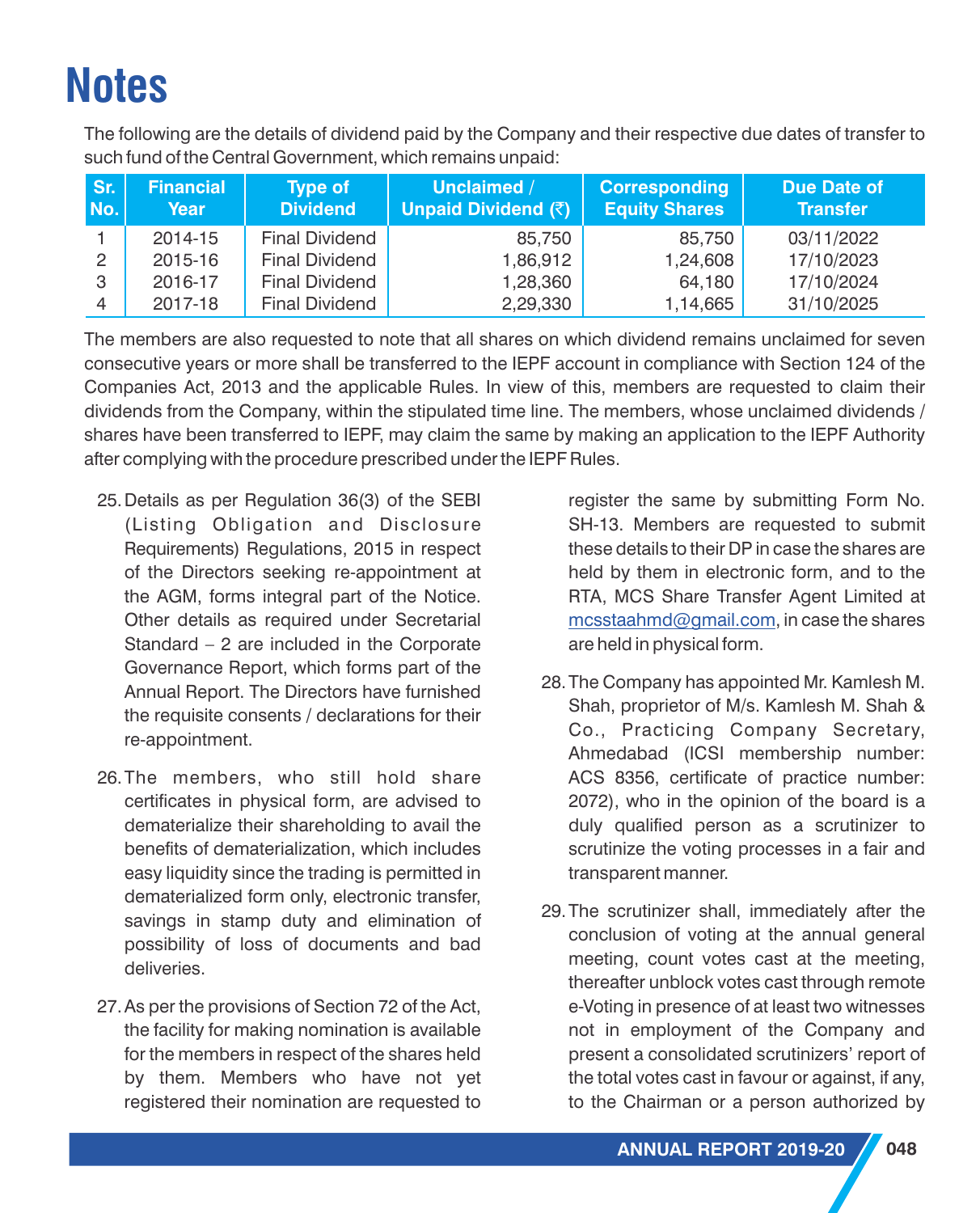him in writing who shall countersign the same.

- 30.The results declared along with the scrutinizer's report shall be placed on the Company's website www.arfin.co.in and on the website of NSDL at <u>www.evoting.</u> <u>nsdl.com</u> [and shall be communicated to the](http://www.arfin.co.in/pdf/policies/remuneration-of-directors-key-managerial-personnel-and-senior-employees-policy.pdfwww.evoting.nsdl.com) stock exchange within the time prescribed by the law.
- 31.The resolution shall be deemed to be passed on the date of the annual general meeting, subject to the same being with requisite majority.

#### **PROCEDURE FOR INSPECTION OF DOCUMENTS**

32 All the documents referred to in the accompanying Notice and Explanatory

#### **Registered Office**

B-302, 3<sup>rd</sup> Floor, Pelican House, Gujarat Chamber of Commerce Building, Ashram Road, Ahmedabad – 380009, Gujarat, India. CIN: L65990GJ1992PLC017460 Tel. No.: +91 79 26583791, 92 Email: <u>[investors@arfin.co.in](mailto:investors@arfin.co.in)</u> Website: <u>[www.arfin.co.in](http://www.arfin.co.in/pdf/policies/remuneration-of-directors-key-managerial-personnel-and-senior-employees-policy.pdfwww.arfin.co.in)</u>

Statements, shall be available for inspection through electronic mode, for which the request required to be sent on and before September 23, 2020.

33.The Register of Directors and Key Managerial Personnel and their shareholding, maintained under Section 170 of the Act, and the Register of Contracts or Arrangements in which the directors are interested, maintained under Section 189 of the Act, will be available electronically for inspection by the members during the AGM. All documents referred to in the Notice will also be available for electronic inspection without any fee by the members from the date of circulation of this Notice up to September 23, 2020. Members seeking to inspect such documents can send an email to [investors@arfin.co.in.](mailto:investors@arfin.co.in)

#### **For and on Behalf of Board of Directors**

# **Mahendra R. Shah**

(Chairman) (DIN: 00182746)

Place: Ahmedabad Date: July 31, 2020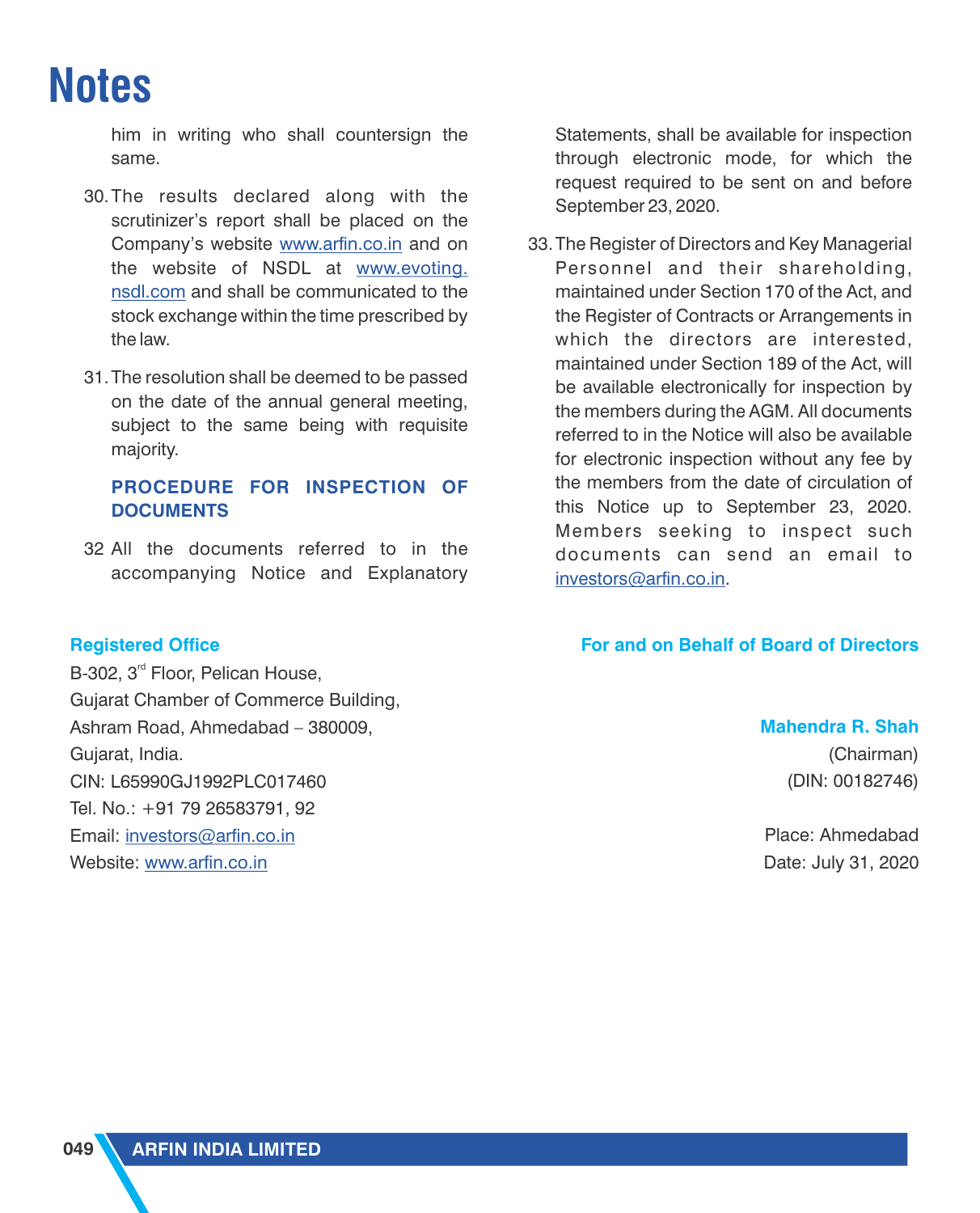# **Explanatory Statement**

**Pursuant to Section 102 of the Companies Act, 2013 (including additional information on director(s) recommended for appointment / re-appointment as required under Regulation 36(3) of the SEBI (Listing Obligations and Disclosure Requirements) Regulations, 2015 and under the secretarial standards on general meetings)**

#### **In Respect of Item No. 3 & 4**

Based on the recommendation of the Nomination & Remuneration Committee, the board of directors of the Company has at its meetings held on Monday, January 27, 2020 and Saturday, July 4, 2020, appointed Mr. Hardik Shantilal Hundia (DIN: 02022246) and Mr. Jitendra Shankerlal Shah (DIN: 08781998) as Additional Independent Directors of the Company respectively under Section 161(1) of the Act to hold office for a period of five consecutive years from the date of their appointment at the respective board meetings, subject to consent by the members of the Company at the ensuing annual general meeting (AGM), and the Independent Directors shall not be liable to retire by rotation.

As additional directors, Mr. Hardik Shantilal Hundia and Mr. Jitendra Shankerlal Shah hold the office of Independent Director from the date of their appointment(s) till the ensuing annual general meeting. The Company has received notice(s) pursuant to the provisions of Section 160(1) of the Companies Act, 2013 (the Act)from member(s) signifying his / her / their intention to propose the

appointment of both the proposed Independent Directors of the Company.

The Company has also received declarations from both the proposed Independent Directors that they meet the criteria of independence as prescribed under the Companies Act, 2013 and the SEBI (Listing Obligations and Disclosure Requirements) Regulations, 2015 ('Listing Regulations') and that they are also not disqualified from being appointed as directors in terms of Section 164 of the Companies Act, 2013 and have given their consent to act as directors of the Company.

In the opinion of the board, both the proposed appointees fulfill the conditions for their appointment as Independent Directors as specified in the Act and the Listing Regulations and they are independent to the management and the Company.

Pursuant to Regulation 36(3) of the Listing Regulations and secretarial standards on general meetings, information of the director(s) proposed for appointment / re-appointment is given below:

| <b>Particulars</b>                                                                            | <b>Mr. Hardik Shantilal Hundia</b>                                                                                                           | <b>Mr. Jitendra Shankerlal Shah</b>                                                                         |
|-----------------------------------------------------------------------------------------------|----------------------------------------------------------------------------------------------------------------------------------------------|-------------------------------------------------------------------------------------------------------------|
| <b>Director identification number</b>                                                         | 02022246                                                                                                                                     | 08781998                                                                                                    |
| Date of appointment at current                                                                | January 27, 2020                                                                                                                             | July 4, 2020                                                                                                |
| designation                                                                                   |                                                                                                                                              |                                                                                                             |
| Brief resume of the director<br>including nature of expertise<br>in specific functional areas | Mr. Hardik Shantilal Hundia, aged<br>around 40 years is a qualified<br>chartered accountant, cost<br>accountant and bachelor of<br>commerce. | Mr. Jitendra Shankerlal Shah,<br>aged around 50 years is a<br>commerce graduate from<br>Gujarat University. |

## **Details of Directors Retiring by Rotation / Seeking Appointment / Re-Appointment at the ensuing Annual General Meeting**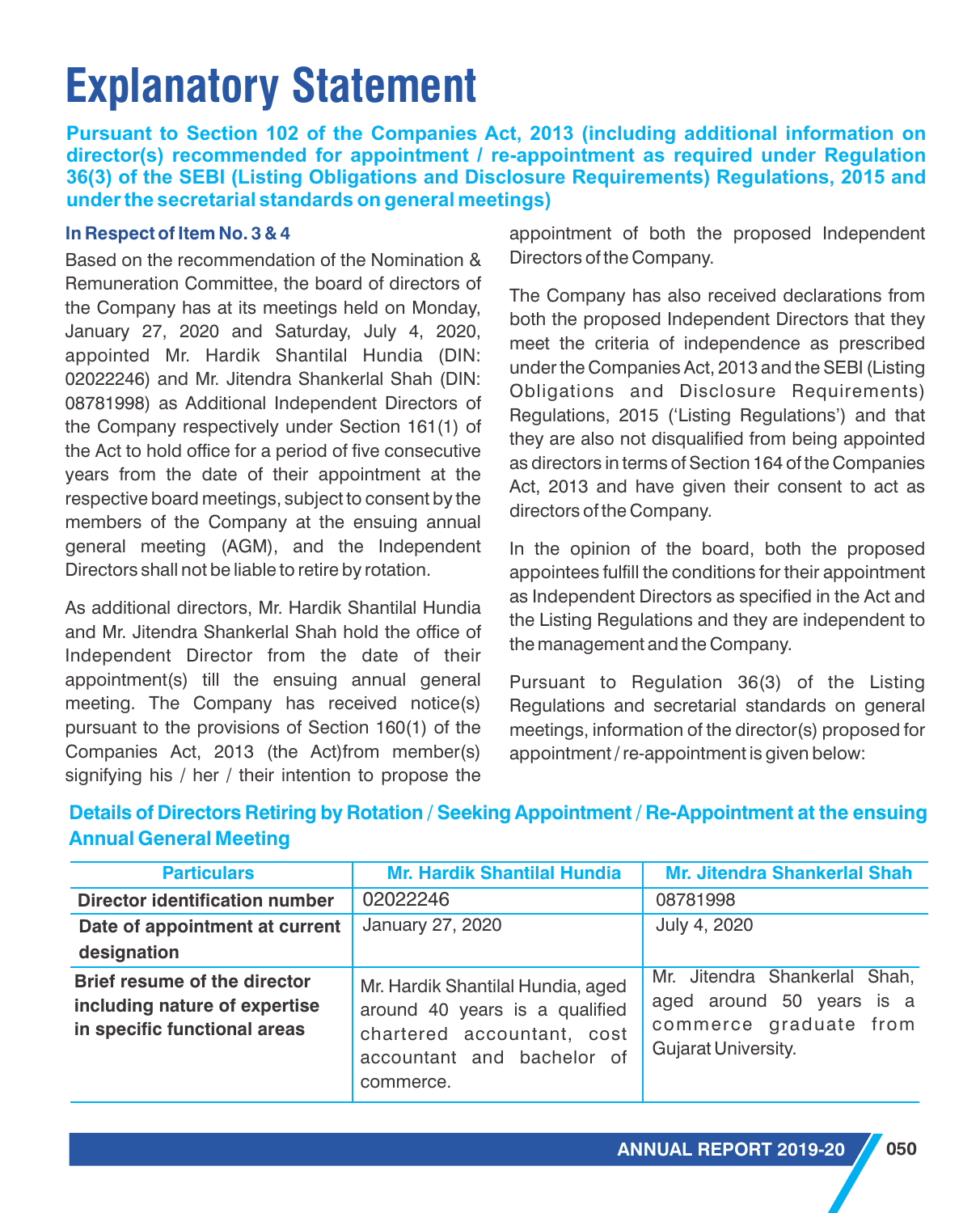# **Explanatory Statement**

## **Details of Directors Retiring by Rotation / Seeking Appointment / Re-Appointment at the ensuing Annual General Meeting**

| <b>Particulars</b>                                                             | <b>Mr. Hardik Shantilal Hundia</b>                                                                                                                                                                                                                                                                                                                                                                                     | <b>Mr. Jitendra Shankerlal Shah</b>                                                                                                                                                                                                                                                                                         |  |
|--------------------------------------------------------------------------------|------------------------------------------------------------------------------------------------------------------------------------------------------------------------------------------------------------------------------------------------------------------------------------------------------------------------------------------------------------------------------------------------------------------------|-----------------------------------------------------------------------------------------------------------------------------------------------------------------------------------------------------------------------------------------------------------------------------------------------------------------------------|--|
|                                                                                | Over 18+ years of experience<br>contributes excellence in the<br>fields of strategic management,<br>corporate financing and generic<br>management etc. into his nature<br>of expertise. Mr. Hundia has also<br>gained an honour of being<br>previously associated with Punj<br>Lloyd Limited as an executive vice<br>president. At present, Mr. Hundia<br>is pursuing his carrier as a self-<br>employed professional. | Mr. Jitendra Shankerlal Shah has<br>gained over 25+ years of<br>business experience in<br>manufacturing, trading and<br>export businesses which<br>contributes excellence in the<br>fields of risk management, strategic<br>management, corporate financing<br>and generic management etc.<br>into his nature of expertise. |  |
|                                                                                | He is having extensive experience<br>in doing successful business in<br>India. His nature of expertise also<br>includes strategic management,<br>corporate finance, and corporate<br>governance.                                                                                                                                                                                                                       |                                                                                                                                                                                                                                                                                                                             |  |
| No. of shares held in the<br>Company as on March 31, 2020                      | <b>NIL</b>                                                                                                                                                                                                                                                                                                                                                                                                             | 445 Equity Shares                                                                                                                                                                                                                                                                                                           |  |
| <b>Directorships and committee</b><br>memberships in other<br><b>Companies</b> | <b>NIL</b>                                                                                                                                                                                                                                                                                                                                                                                                             | <b>NIL</b>                                                                                                                                                                                                                                                                                                                  |  |
| Inter-se relationships between<br>director                                     | Independent to the Company &<br>its directors                                                                                                                                                                                                                                                                                                                                                                          | Independent to the Company &<br>its directors                                                                                                                                                                                                                                                                               |  |

The above qualification and expertise of both the proposed appointees shall be considered as justification for choosing them as Independent Directors of the Company.

Except both the proposed appointees in general, none of the directors, key managerial personnel and relatives of the directors / key managerial personnel of the Company is interested in the proposed resolutions.

It is in the Company's interest that it should avail their services as members of the board. Accordingly, the board recommends the resolutions in relation to appointment of Mr. Hardik Shantilal Hundia and Mr. Jitendra Shankerlal Shah, as Independent Directors, for the approval by shareholders of the Company.

#### **In Respect of Item No. 5**

The board, on the recommendation of the Audit Committee, has approved the re-appointment and